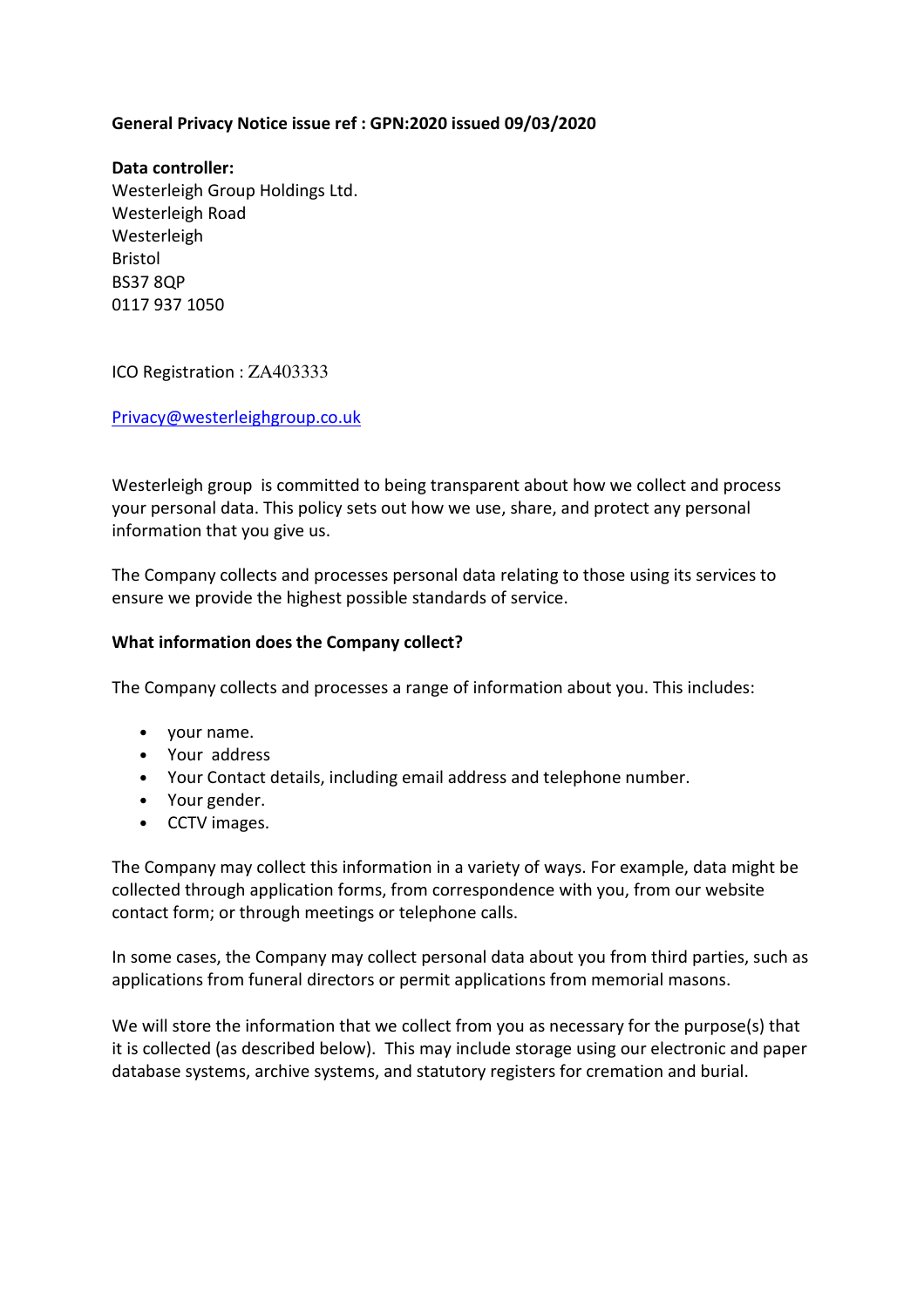# **How do we use your information?**

| Purpose                         | Type of data           | Legal basis for processing |
|---------------------------------|------------------------|----------------------------|
| To provide information for      | Name, Address          | Legal obligation           |
| statutory registers in          |                        |                            |
| accordance with our             |                        |                            |
| statutory obligations           |                        |                            |
| To carry out our obligations    | Name, address, contact | To perform a contract with |
| arising from any contracts      | details                | you.                       |
| entered into between you        |                        |                            |
| and us including:               |                        |                            |
|                                 |                        |                            |
| a) Administering                |                        |                            |
| cremation and burial            |                        |                            |
| services                        |                        |                            |
| b) Arrange the                  |                        |                            |
| collection, storage,            |                        |                            |
| internment of any               |                        |                            |
| ashes.                          |                        |                            |
| <b>Obtaining feedback</b><br>c) |                        |                            |
| from you to                     |                        |                            |
| improve our services            |                        |                            |
| d) Administering and            |                        |                            |
| providing                       |                        |                            |
| memorialisation                 |                        |                            |
| arrangements.                   |                        |                            |
|                                 |                        |                            |
| To keep you informed and :      | Name, address, contact | Legitimate interest.       |
|                                 | details                |                            |
| a) To invite you to             |                        |                            |
| events such as                  |                        |                            |
| memorial services,              |                        |                            |
| carol services and              |                        |                            |
| open days*                      |                        |                            |
| b) Ensure service users         |                        |                            |
| are aware of any                |                        |                            |
| changes in the                  |                        |                            |
| services offered*               |                        |                            |
| c) To provide a                 |                        |                            |
| genealogy record for            |                        |                            |
| future generations*             |                        |                            |
| d) To better                    |                        |                            |
| understand your                 |                        |                            |
| needs*                          |                        |                            |
| e) Ensure the company           |                        |                            |
| can offer the best              |                        |                            |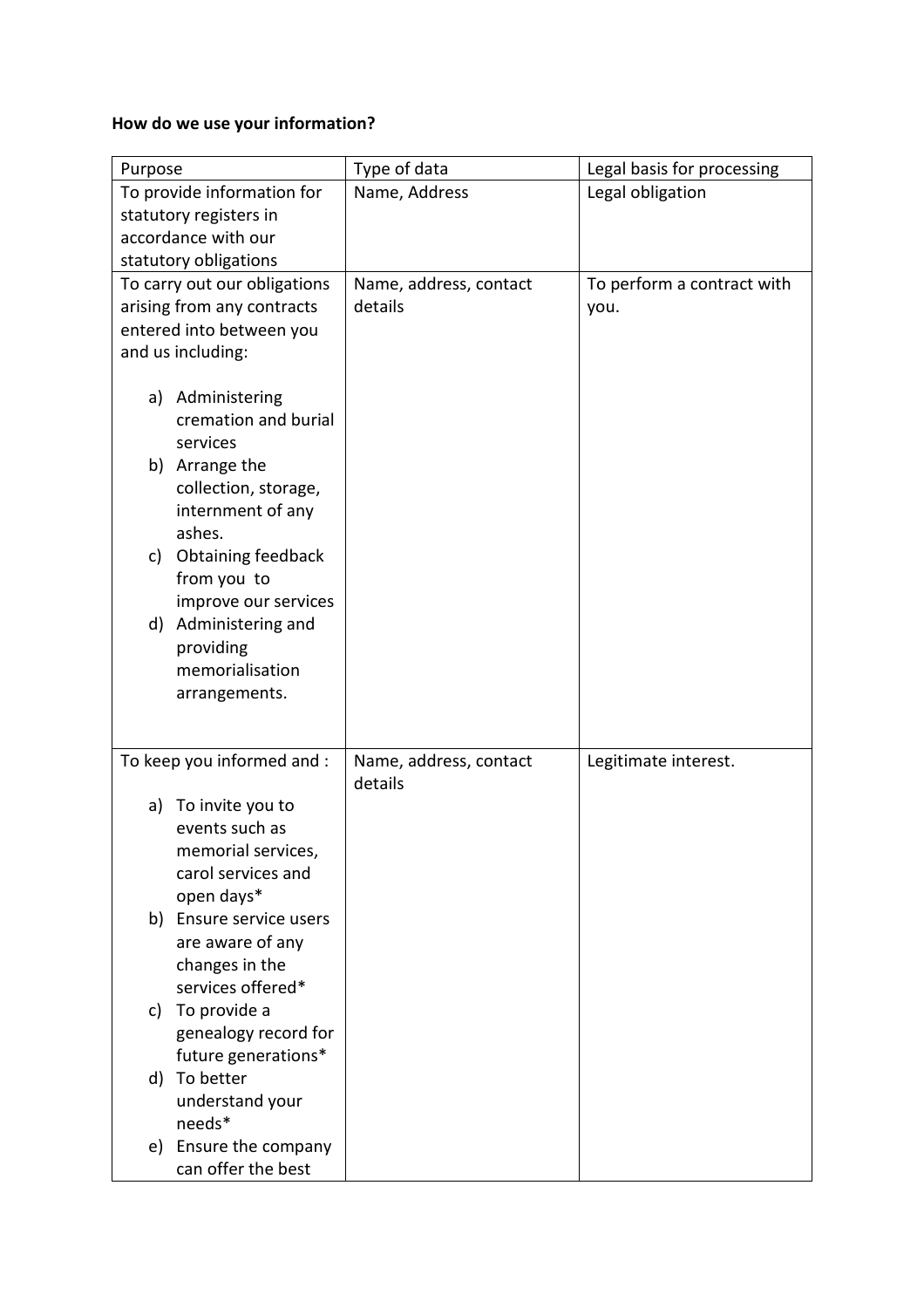| possible choice of<br>services*                                 |                    |                      |
|-----------------------------------------------------------------|--------------------|----------------------|
| To operate a safe<br>environment for all visitors<br>and staff. | <b>CCTV</b> images | Legitimate interest. |

It is possible to opt out of those items marked with an asterisk by emailing a request to privacy@westerleighgroup.co.uk or by writing to our registered office.

### **Who has access to data?**

Your information may be used internally by our staff in the course of their duties.

The Company may need to share your data with third parties in order to deliver our services, these include Funeral directors, Funeral officiants, Ministers, Churches, Monumental Masons, survey providers or other third party providers involved in delivering our service to you.

Other than as set out above, the company will not transfer, sell or distribute your data without your permission unless we are required to by law. The Company will not transfer your data to countries outside the European Economic Area.

# **How does the Company protect data?**

The Company takes the security of your data seriously. The Company has internal policies and controls in place to try to ensure that your data is not lost, accidentally destroyed, misused or disclosed, and is not accessed except by its employees in the performance of their duties.

Where the Company engages third parties to process personal data on its behalf, they do so on the basis of written instructions, are under a duty of confidentiality and are obliged to implement appropriate technical and organisational measures to ensure the security of data.

#### **For how long does the Company keep data?**

The Company will hold your personal data for the duration of your relationship with us and for a limited time period afterwards for legal and tax purposes.